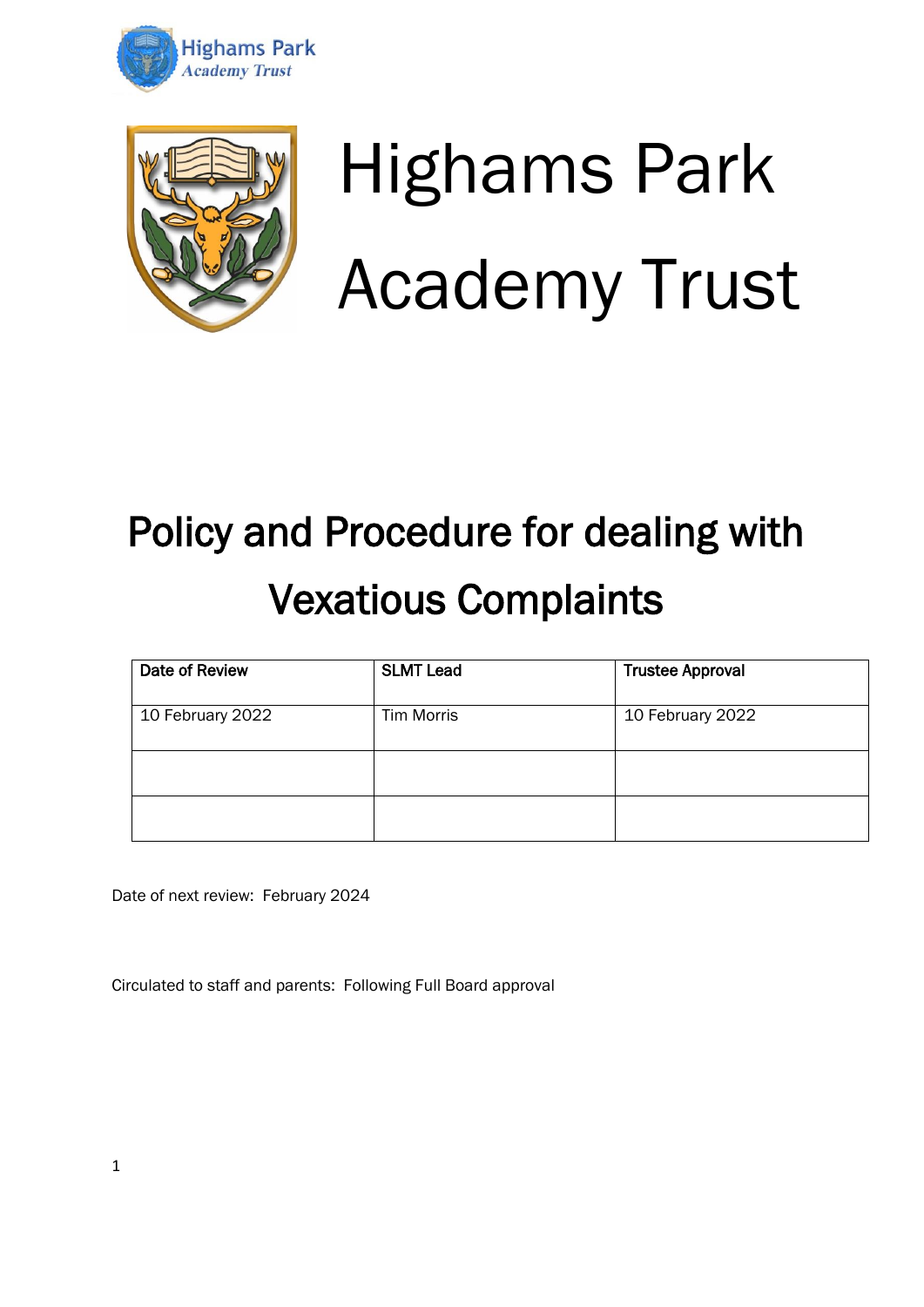

#### **INTRODUCTION**

The Principal and staff deal with specific complaints in accordance with the School's Complaints Procedure.

The majority of complaints lodged are handled in an informal manner and are resolved quickly, sensitively and to the satisfaction of the complainant.

However, there are occasions when complainants behave in an unreasonable manner when raising and/or pursuing concerns. The consequences are that the actions of the complainants begin to impact negatively on the day-to-day running of the school and, directly or indirectly, on the overall wellbeing of the children or staff in the school. In these exceptional circumstances, the school may act in accordance with this policy.

#### 1. AIMS OF POLICY

1.1 The aims of this policy are to:

- uphold the standards of courtesy and reasonableness that should characterise all communication between the school and persons who wish to express a concern or pursue a complaint;
- support the well-being of children, staff and everyone else who has legitimate interest in the work of the school, including parents;
- deal fairly, honestly, openly and transparently with those who make persistent or vexatious complaints and those who harass members of staff of the school while ensuring that other stakeholders suffer no detriment.

#### 2. **PARENTS' EXPECTATIONS OF THE SCHOOL**

2.1 Parents and carers who raise either informal concerns or formal complaints with the school can expect the school to:

- a) communicate to parents/carers verbally or in writing:
	- (i) how and when problems can be raised with the school;
	- (ii) the existence of the school's Complaints Procedure, and as necessary
	- (iii) the existence of the Policy for Dealing with Persistent or Vexatious Complaints and/or Harassment;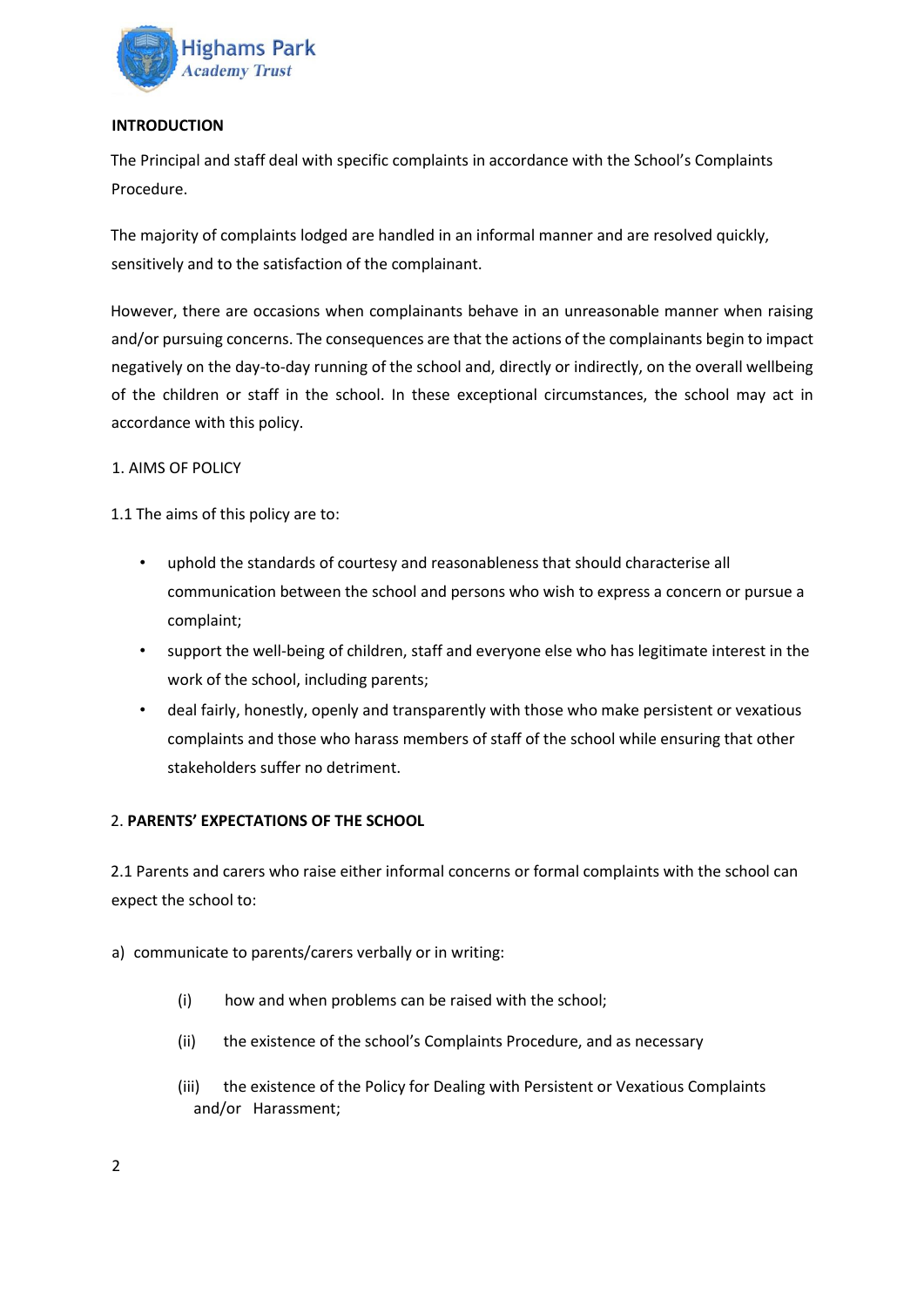

- b) respond within a reasonable time, bearing in mind the priorities of school staff towards meeting the needs of pupils within the school;
- c) be available for consultation within reasonable time limits, bearing in mind the priorities of school staff towards meeting the needs of pupils within the school and the nature of the complaint;
- d) respond with courtesy and respect;
- e) attempt to resolve problems using reasonable means in line with the school's complaints procedure, other policies and practice and, in line with advice as appropriate, from the school's legal advisor, inform complainants of progress towards a resolution of the issues raised.

#### **3. THE SCHOOL'S EXPECTATIONS OF PARENTS AND CARERS**

- 3.1 The school can expect parents and carers who wish to raise possible problems with the school to:
- a) treat all school staff with courtesy and respect;
- b) respect the needs, well-being and rights of pupils, staff and parents in the school and within school hours;
- c) respect the needs, well-being and rights of pupils, staff and parents beyond school hours;
- d) avoid any use, or threatened use, of violence to people or property;
- e) avoid any intimidation, aggression, verbal or written abuse in any form (including use of electronic or social media);
- f) recognise the time constraints under which members of staff in schools work, and allow the school a reasonable time to respond;
- g) recognise that resolving a specific problem can sometimes take time;
- h) follow the school's Complaints Procedure in the case of a complaint;
- i) respect the time allowance for dealing with a complaint by avoiding:
	- seeking to involve\* other persons linked to the school with the matter, or indirect matters, under review through the Complaints Procedure.
	- seeking to involve\* other persons in order to affect, or which can be perceived as intending to affect, the outcome of the Complaints Procedure.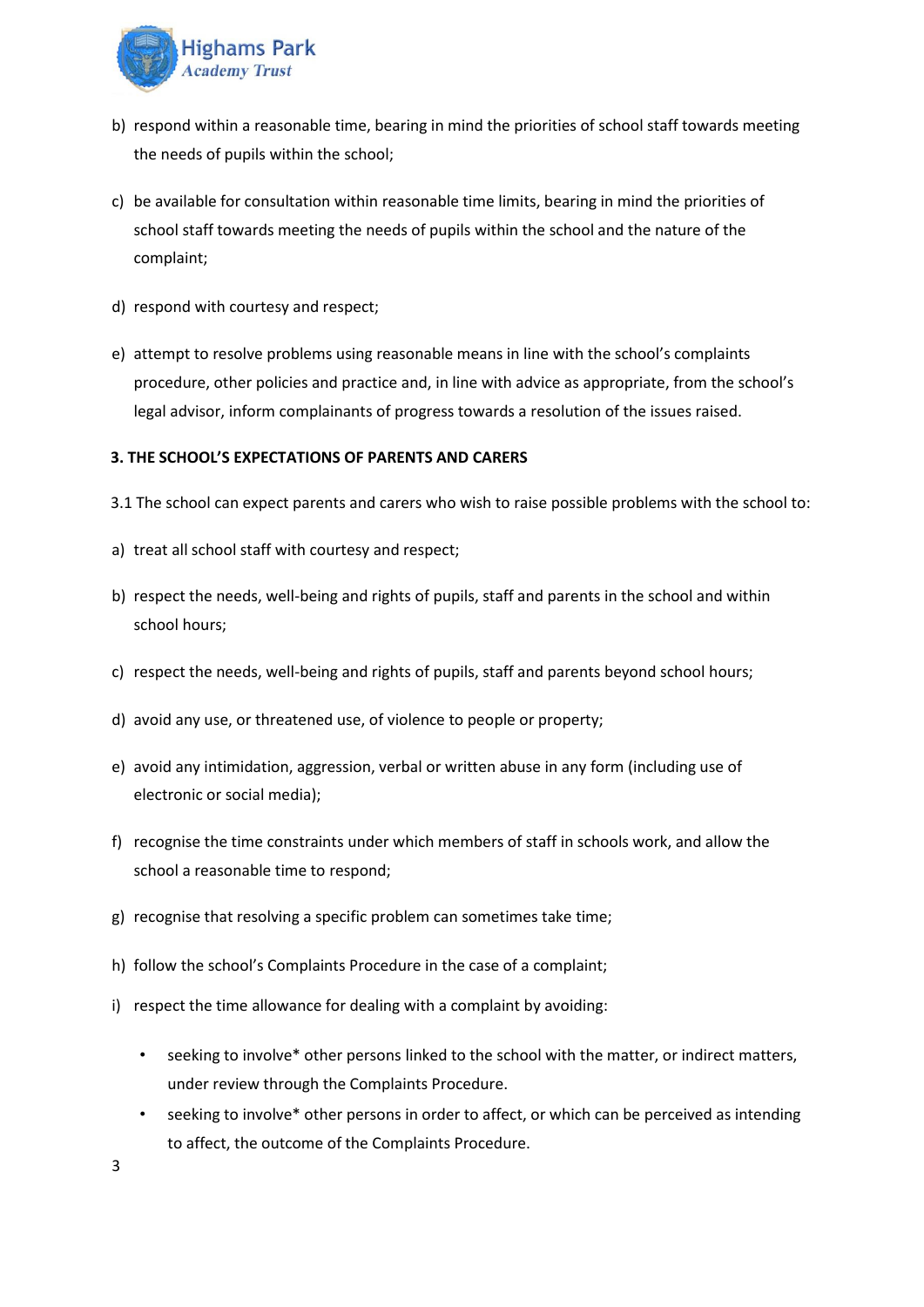

\* 'involving other persons, for the purpose of this policy, refers to seeking to contact other persons through direct or written contact, electronic and /or social media

#### **4. WHAT IS A VEXATIOUS COMPLAINANT?**

4.1 For the purpose of this policy, a vexatious complainant is a parent or carer who complains about issues, either formally or informally, or who frequently raises issues that the complainant considers to be within the remit of the school, and whose behaviour is unreasonable. Such behaviour may be characterised by one or more of the following:

- a) actions which are obsessive, persistent, harassing, prolific, repetitious;
- b) prolific correspondence or excessive e-mail or telephone contact about a concern or complaint;
- c) requests for information which are excessive and unreasonable;
- d) an insistence upon pursuing unsubstantial complaints and/or unrealistic or unreasonable outcomes;
- e) an insistence upon pursuing complaints in an unreasonable manner;
- f) an insistence on only dealing with the Principal, on all occasions, irrespective of the issue and the level of delegation in the school to deal with such matters;
- g) a repeated failure, even upon being asked, to follow the school's complaints policy
- h) an insistence upon repeatedly pursuing a complaint when the outcome is not satisfactory to the complainant but which cannot be changed: for example, if the desired outcome is beyond the remit of the school because it is unlawful.

4.2 For the purpose of this policy, harassment is the unreasonable pursuit of such actions as in (a) to (h) above in such a way that they:

appear to be targeted, over a significant period of time, on one or more members of school staff and/or

- a) cause ongoing distress to individual member(s) of school staff and/or
- b) have a significant adverse effect on the whole or parts of the school community and / or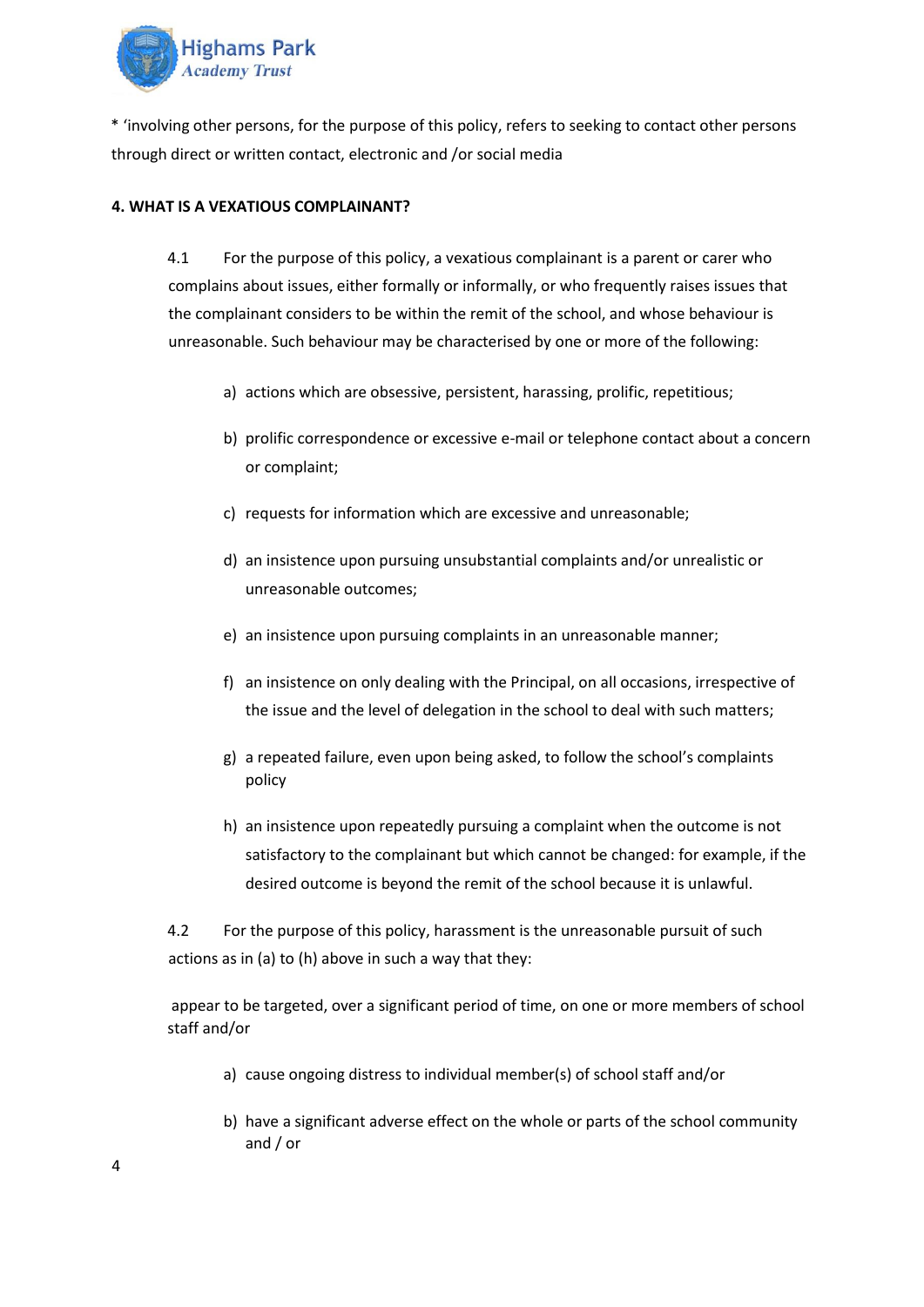

c) are pursued in a manner which can be perceived as intimidating and oppressive by the recipient. This could include situations where persistent demands and criticisms, whilst not significantly taxing or serious when viewed in isolation, have a cumulative effect over time of undermining confidence, well-being and health.

### **5. THE SCHOOL'S ACTIONS IN CASES OF PERSISTENT OR VEXATIOUS COMPLAINTS OR HARASSMENT**

5.1 In the first instance the school or its representative will verbally inform the complainant that their behaviour is considered to be becoming, or has become, unreasonable or unacceptable and that action may be taken in accordance with this policy. The complainant will be advised to acquaint themselves with the policy.

5.2 The information given in 5.1 (the verbal information) will be confirmed by letter;

5.3 If the behaviour persists, or the behaviour requires immediate action, the school will take some or all of the following actions, as necessary, having regard to the nature of the complainant's behaviour and the effect of this on the school community and in line with **Department for Education Guidance, 27 November 2018: Controlling access to school premises:** 

a) inform the complainant by letter that their behaviour is now considered by the school to be persistently unreasonable and /or unacceptable and therefore falls under the terms of this policy;

b) inform the complainant that all further meetings with a member of staff will be conducted with a second person present, and that notes of meetings may be taken by each party, in the interests of all parties;

b) inform the complainant that, except in exceptional circumstances, all routine communication with the complainant to the school will be by letter only;

c) In the case of physical or verbal intimidation or aggression, advice will be sought from

professional or legal services, the Principal and Trustee Body informed, and the complainant warned that a ban from the school site may or will be imposed;

e) In the case of physical or verbal aggression, or the communication of unfounded /false allegations to members of the school community (including other parents), or the wider community, advice will be sought on pursuing a case under Anti-Harassment legislation;